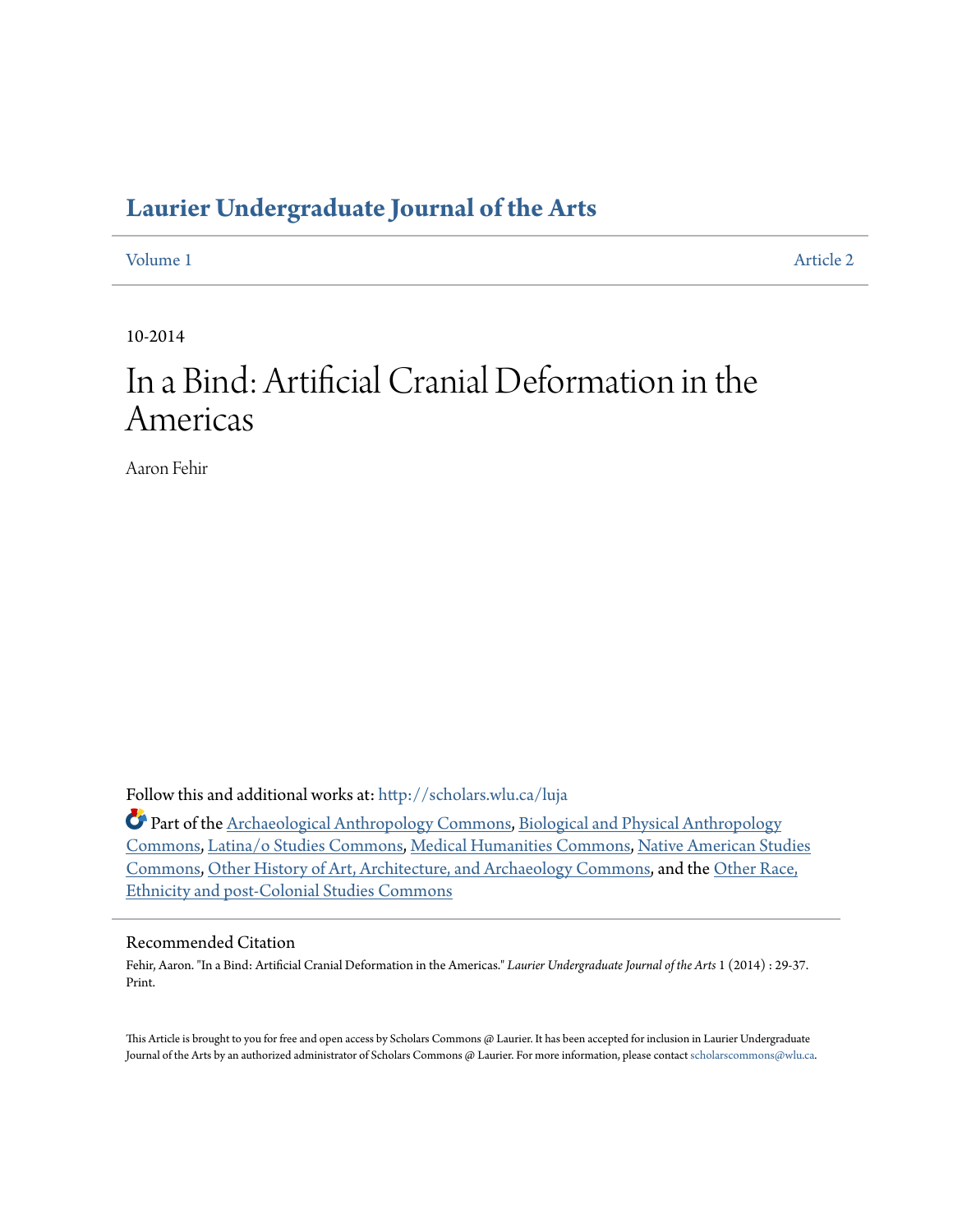## **In a Bind: Artifcial Cranial Deformation in the Americas** Aaron Fehir

rtificial cranial modification, more commonly referred to as 'head binding', is the practice of deliberately altering the development of the cranial skeleton with the intent of changing the shape of an individual's cranial vault. Tis process is accomplished through the prolonged application of a relatively low intensity compressive force to the skull of an infant or neonate. Artifcial cranial modifcation ultimately manifests as an irreversible and highly visible cultural modifcation which, when interpreted bioarchaeologically, can convey a wealth of social information.

Although a contemporary audience may view the concept of head bindings as inhumane or bizarre, artifcial cranial modifcation is surprisingly widespread; it is not only practiced by a number of geographically dispersed cultures, but it is also found at diferent points in time throughout history. In order to demonstrate this point, the following is a brief list of evidence and occurrences of artifcial cranial deformation with its corresponding culture, time period, and/or geographic region. Artifcial cranial deformation has been observed in, but is not limited to: Iraq ca. 45,000 BCE as evidenced by the Shanidar 1 man, the Nile Valley during the 5th century BCE, according to the Hippocratic book entitled de Aere, aquis et locisi, the Pre-Columbian Americas as observed across the Olmec, Mayan, Paracas, and Incan culture, as well as prehistorically in the Andean regions (Obladen 672-673). Tis diversity makes a complete discussion on the topic of artifcial cranial deformation impossible for an article of this length. Instead, this article will focus on artifcial cranial modifcation as it has appeared in the geographical regions of Mesoamerica and South America. For convenience of both the author and the reader, this geographic entity will hereafter be referred to as the Americas. The decision to focus on the Americas is motivated by the reason that the Americas have a higher frequency of artifcial cranial modifcation in comparison with other geographic regions. This article will discuss the following: the prevalent categories of artificial cranial deformation present in the Americas and the techniques which produced them, the unintentional consequences of artifcial cranial modifcation, the purposes behind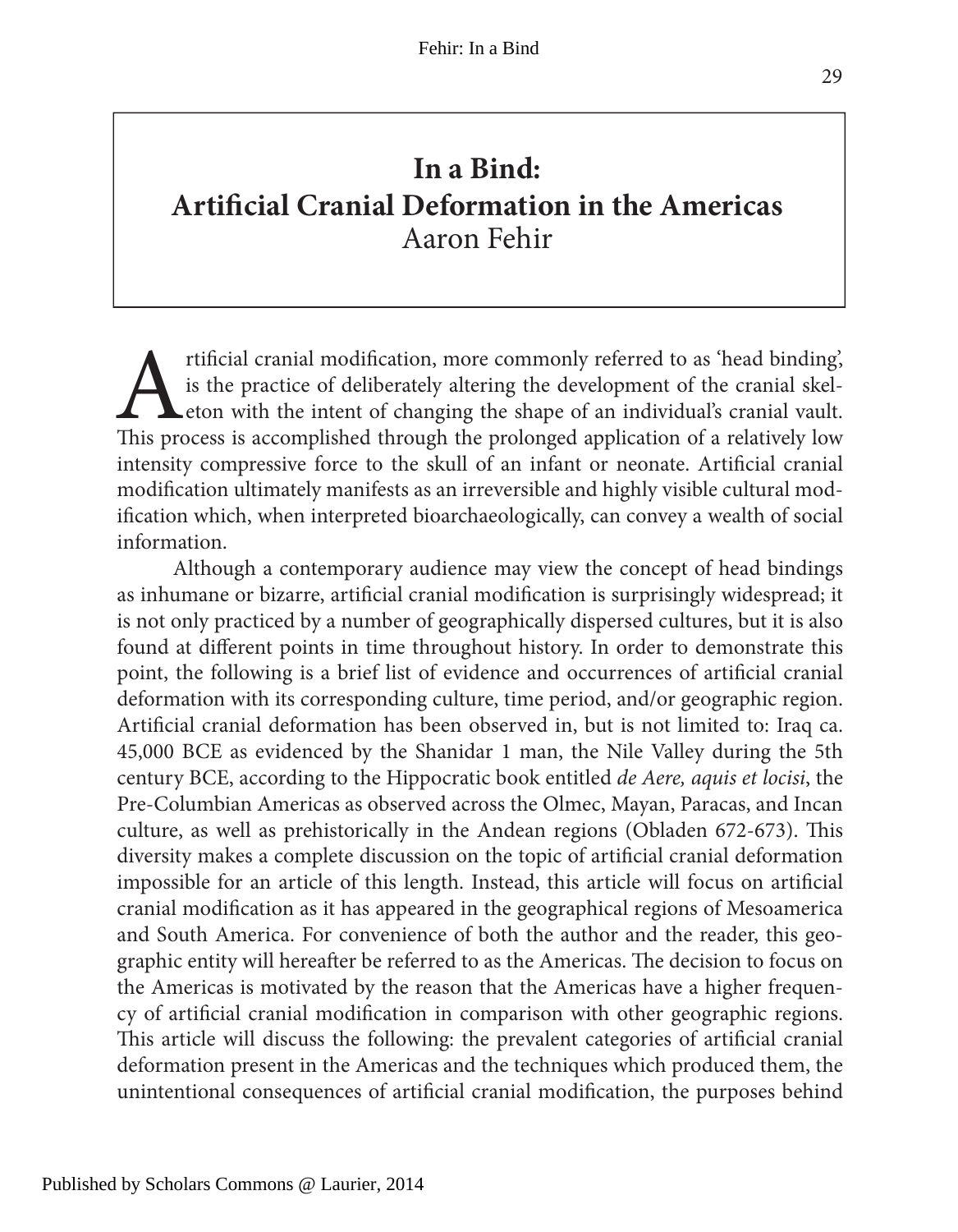### <sup>30</sup> LUJA

artifcial cranial modifcation, and the process of diagnosing skeletal remains with artifcial cranial modifcation.

#### **I. Categories and Formative Techniques**

There are three common types of deformation found in the Americas: tabular erect, tabular oblique, and annular. Erect tabular deformation is created by fattening the back of the cranial vault, resulting in occipital deformation. This occipital deformation, in combination with frontal deformation, results in a vertical distortion that is commonly referred to as tabular erect (Buikstra and Ubelaker 160). The typical visual efect in a living individual whose skull has undergone tabular erect deformation is a high and broad head with the possibility of acute asymmetry. In instances where the tabular erect deformation is not designated intermediate or severe, it may only be refected as a fattening of the occipital or occlusal planes.

Tabular erect deformation is widespread across the Americas, though the frequency varies considerably between burial assemblages. Because of this variation, some cultures are particularly well known for their prevalent use of tabular erect deformation. Cultures that are best known for their use of tabular erect deformation are the Olmec and the emulation of Olmec deformation found in Pre-Classical Maya. The tabular erect deformation was so ingrained into the Olmec culture that it also infuenced their art; the Olmec fgure style "Les Bocas" baby predominantly depicts children with tabular erect cranial deformation (Goodrich and Ponce de Leon 82).

In addition to tabular erect, there is another type of tabular deformation called 'tabular oblique'. Both varieties of tabular deformation involve the use of hard compression instruments to create the desired cranial shape. However, tabular erect and tabular oblique difer in the specifc instruments used, as each is produced by distinct stresses placed on the developing bones. The procedure for altering an infant's skull to produce a tabular erect shape involves binding an infant's head to a single compressive surface. The compressive surface used to produce tabular erect deformation is most ofen a cradleboard, which has the potential to create extreme irregularities in the cranial skeleton of an individual (provided there are irregularities in the compressive instrument) (Tiesler 293). As is true for every category of artifcial cranial deformation, the severity of the deformation is dependent on the total amount of time exposed to compression in combination with the amount of compressive pressure (Tiesler 293). Tabular oblique deformation is a subcategory of tabular deformation, but has the implication that the desired morphological alteration of the skull takes place through the use of hard compressive instruments. Unlike tabular erect deformations, tabular oblique modifcations are typically produced through the use of free headboards. The employment of pads during tabular oblique deformation has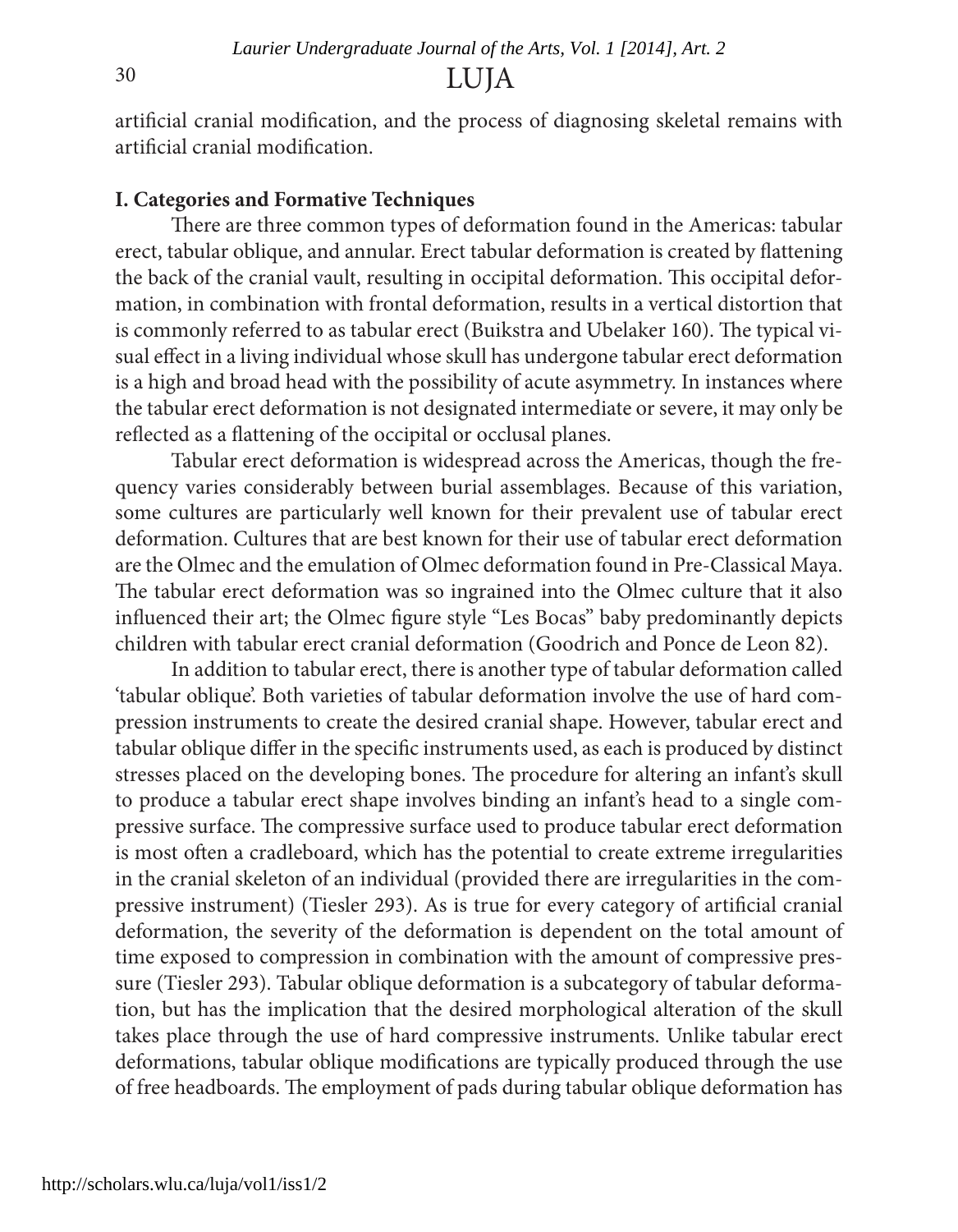### FEHIR Fehir: In a Bind

the potential to generate sinuous skull contour (Tiesler 293).

In contrast to tabular deformation, annular deformation eschews the use of hard compressive instruments. Instead, annular deformations are fabricated through the process of circumferential binding (Buikstra and Ubelaker 162), which is in turn made tangible through the use of compression bands, bandaging, string, rope, pads, textiles, and tight hats (Tiesler 293; Hoshower et al. 14; Blom 9). Annular deformations are strongly associated with the Tiwanku culture, as discussed in José Imbelloni's research. Imbelloni mentions that annular deformation is extremely prevalent in the Tiwanku culture, with several kinds of annular deformation within Tiwanku skeletal remains (Hoshower et al. 152). From a visual standpoint, annular deformation results in a cranium that displays a circular contour (Hosthower et al. 149), albeit annular deformation may produce an elongation of the skull, depending on the extent and severity of the deformation.

#### **II. Unintended Consequences**

Artificial cranial deformation has often been regarded as having negative secondary effects on an individual's health. The earliest writings on the matter date to when the church banned the practice in the Americas in 1585 (Obladen 673). This section of the article will investigate the efects of artifcial cranial deformation, and the primary results of altering the shape of the cranial vault. There are two types of secondary changes caused by artifcial cranial deformation: additional unintentional modifcation of the crania and an impact on neurological capabilities due to modifcation of the cranial vault.

The act of artificially deforming the cranial vault should theoretically impact the rest of the cranial skeleton given that both are part of an interconnected skeletal unit. While changes across the entire cranial skeleton are somewhat inconclusive, artifcial cranial deformation has recently been proven to both alter facial morphology and leave occlusal traits unchanged (Jiminez et al. 40). To summarize the fndings: artifcial cranial deformation in the central Andean region was found, using a combination of bioarchaeology and statistical analysis, to cause changes in the growth of upper facial height, minimum frontal breadth, nasal height, orbital breadth, orbital height and bizygomatic breadth in males. In females, artifcial cranial modifcation altered the maxilla-alveolar breadth, upper facial height, orbital height, and bizygomatic breadth (Rhode and Arriaza 463-468).

In addition to the changes that take place to the skull's facial metrics, artifcial deformation efects the elements of the cranial skeleton that articulate with the occipital bone. The two most common examples of this are lambdoid ossicles and occipitomastoid intrasuturial bone, which appear ubiquitously in crania that have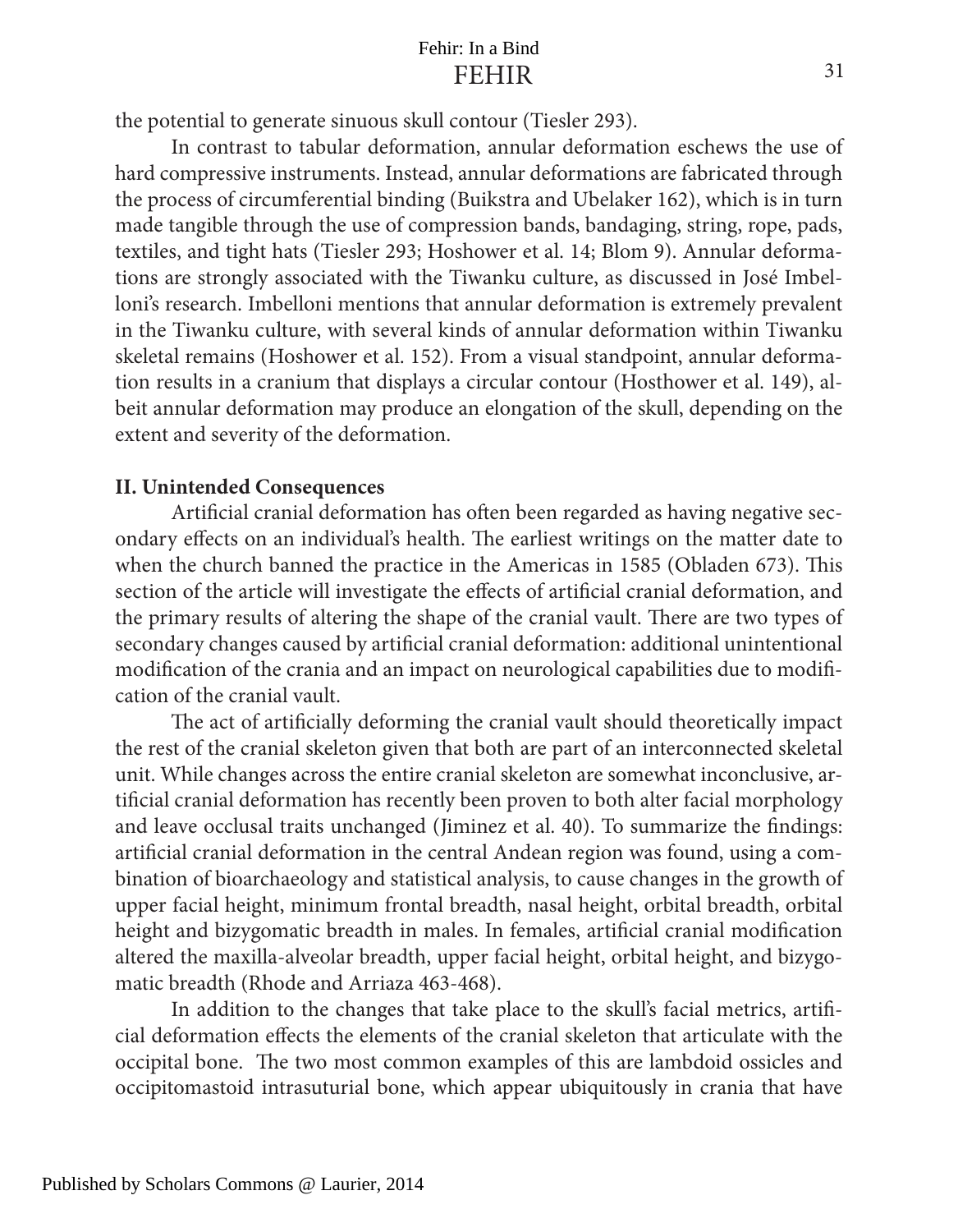### <sup>32</sup> LUJA

undergone any type of artifcial cranial deformation (Obladen 675). Despite these examples, the proposed efects of artifcial cranial deformation are somewhat inconclusive. Weindel Feindel proposed that artifcial cranial modifcation might have resulted in seizures and epilepsy due to the application of pressure on the hippocampus. Feindel cites the neurological impact of artifcial cranial modifcation as one possible reason for the collapse of the Mayan civilization (Goodrich and Ponce de Leon 93- 94). Obladen, however, concluded that artifcial cranial deformation of the cranial vault within a year afer birth would have no adverse efects on the brain provided the modifcation took place over an extended period of time (672). Despite the apparent confict, it is possible that both Feindel and Obladen are correct: artifcial cranial modifcation may be safe as long as it is performed within one year of an individual's birth and over an extended period of time, but the consequence of seizures and epilepsy may manifest should one perform the deformation outside of these parameters. Nevertheless, such a proposition remains speculative given that one would need to perform artifcial cranial modifcation on a living infant to be certain.

#### **III. Proposed Purposes**

This section of the article will outline the hypothesized purpose, or purposes, behind the practice of artifcial cranial deformation within the Americas. In particular, this section will focus on kinship, ethnicity, status, and sex.

The association between kinship groups and artificial cranial deformation occurs in most articles that discuss artificial cranial deformation. This association is probable for at least two reasons. First, artifcial cranial deformation is only possible during a stage of development when an individual cannot give or withhold consent to undergo cranial modification. This suggests that the modification is performed by an individual's family, and thus is part of a continuous symbolic representation of ancestry (Tiesler 290) in the form of descent group traits (Blom 5). This makes studying the relationship between kinship and artifcial cranial modifcation a relatively straightforward task when compared to more complex factors, such as ethnicity. Second, kinship is frequently an integral part of both ethnicity and status, two other proposed purposes, throughout the Americas. Tiesler postulates that cultural change may have stimulated ethnogenisis and kinship bonds during the Mayan Pre-Classical Period (308).

Ethnicity is defned for the purposes of this investigation as the action of assigning importance to a real or perceived afliation between multiple individuals, as well as acknowledging diferences between groups (Suttter 183). Archaeologically, ethnicity is represented through shared material culture and behaviour. As the cranium would have been deformed artifcially to convey social information (Tor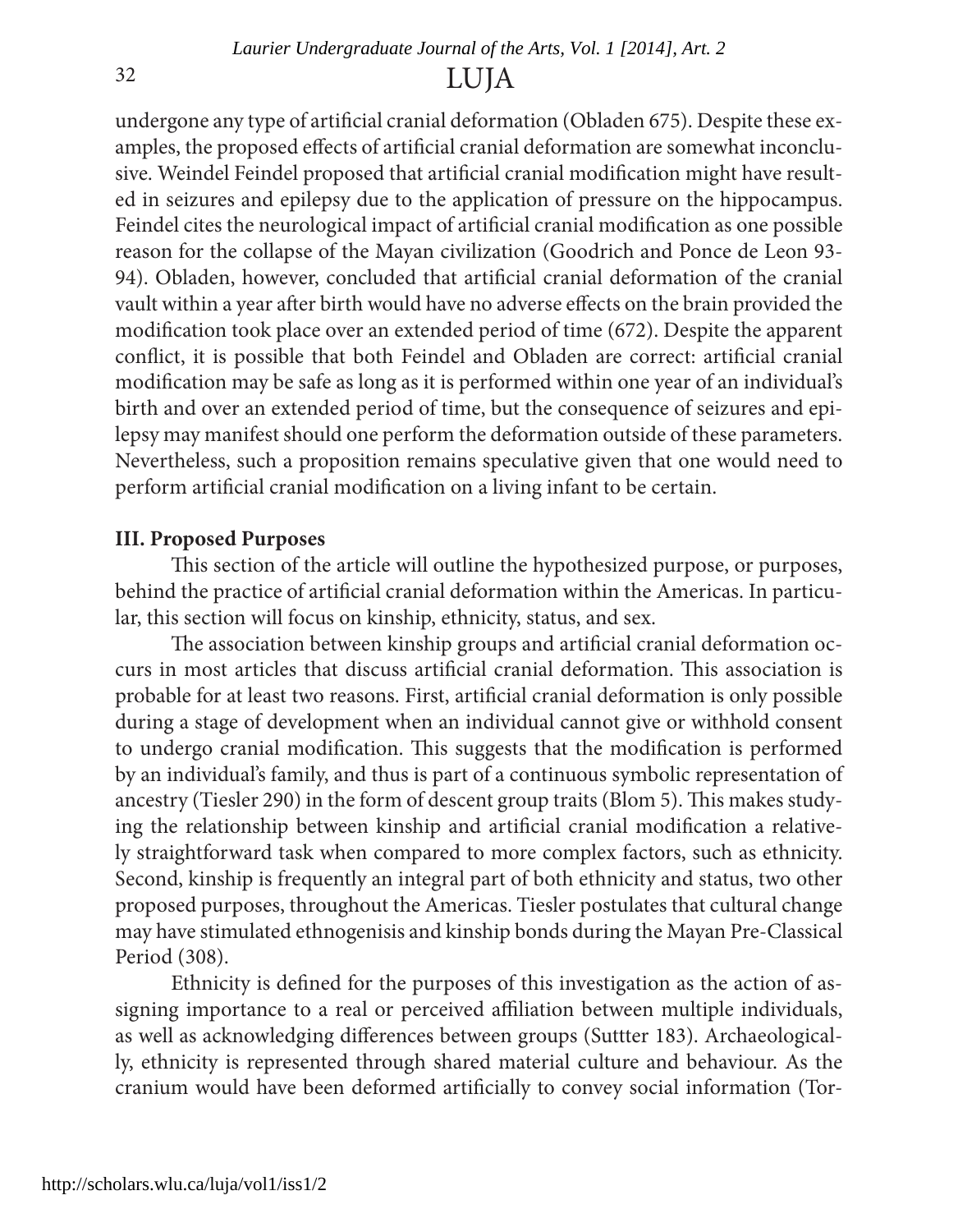res-Rouff 170), cranial deformations can be classified as material culture (Blom 2). Accordingly, artifcial cranial deformations can be used as evidence of intragroup solidarity and intercultural diferences (Torres-Rouf 163) in both living populations and the archaeological record.

The culture that provides the best evidence for use of cranial deformation to express ethnic identity is the Andean culture. According to ethnohistorical sources (Blom 3-4), the Andeans wore a variety of headdresses and clothes to signify distinct subdivisions of their geographic region. Each headdress had a corresponding cranial modifcation, resulting in a highly visible sign of group afliation which acted as evidence of ethnicity; this was a highly diversifed practice that provided rigid symbolic affiliations (Hoshower et al. 147; Blom 3-4). The Andean expression of ethnicity through artifcial cranial deformation is not without criticism. In a statistical analysis of several Azapa Valley mortuary sites, cranial deformation was regarded as the least defnitive indicator of ethnicity when compared to grave goods, genetic relatedness, and dental pathologies (Sutter 196-198). However, the same analysis demonstrated a weak correlation between tabular oblique deformation and annular deformations, and the Capruza culture and "coastally ethnic" populations, respectively (Sutter 196- 198). Sutter's observation of a correlation between annular deformation is also noted by Blom, who uses this information in her alternative explanation for the distribution of annular versus tabular deformation in the Andes; Blom claims that the distribution of cranial deformations was based around ethnicities (15-16). Tese two theories can be hybridized if one considers that the coastal populations and the populations living in the highlands regarded themselves as two separate and distinct ethnic groups.

Many scholars note that artifcial cranial deformations can indicate socioeconomic status (SES), although they concede that this is not necessarily true in all societies within the Americas. Evidence for the correlation between status and artifcial cranial modifcation includes the high frequency of extreme skull elongation in conjunction with Incan burials with highly valuable grave good assemblages. This association may be due to the correlation between lineage and SES in Incan society (Blom 5). Use of cranial deformation to represent status is also present in the Andean culture, but may be misrepresented in the archaeological record. For instance, it was possible for parents with a low SES to emulate the artifcial cranial deformations present in elite populations on their own children (Hoshower et al. 146). Nevertheless, between the correlation with high grave goods and the ethnohistorical accounts of punishing those who deviated from their region's artifcial deformation (Blom 3), such emulations seem unlikely.

Scholars tend to cite any observed diference in artifcial cranial deformation between males and females as statistically inconclusive (Tiesler 304), or as evidence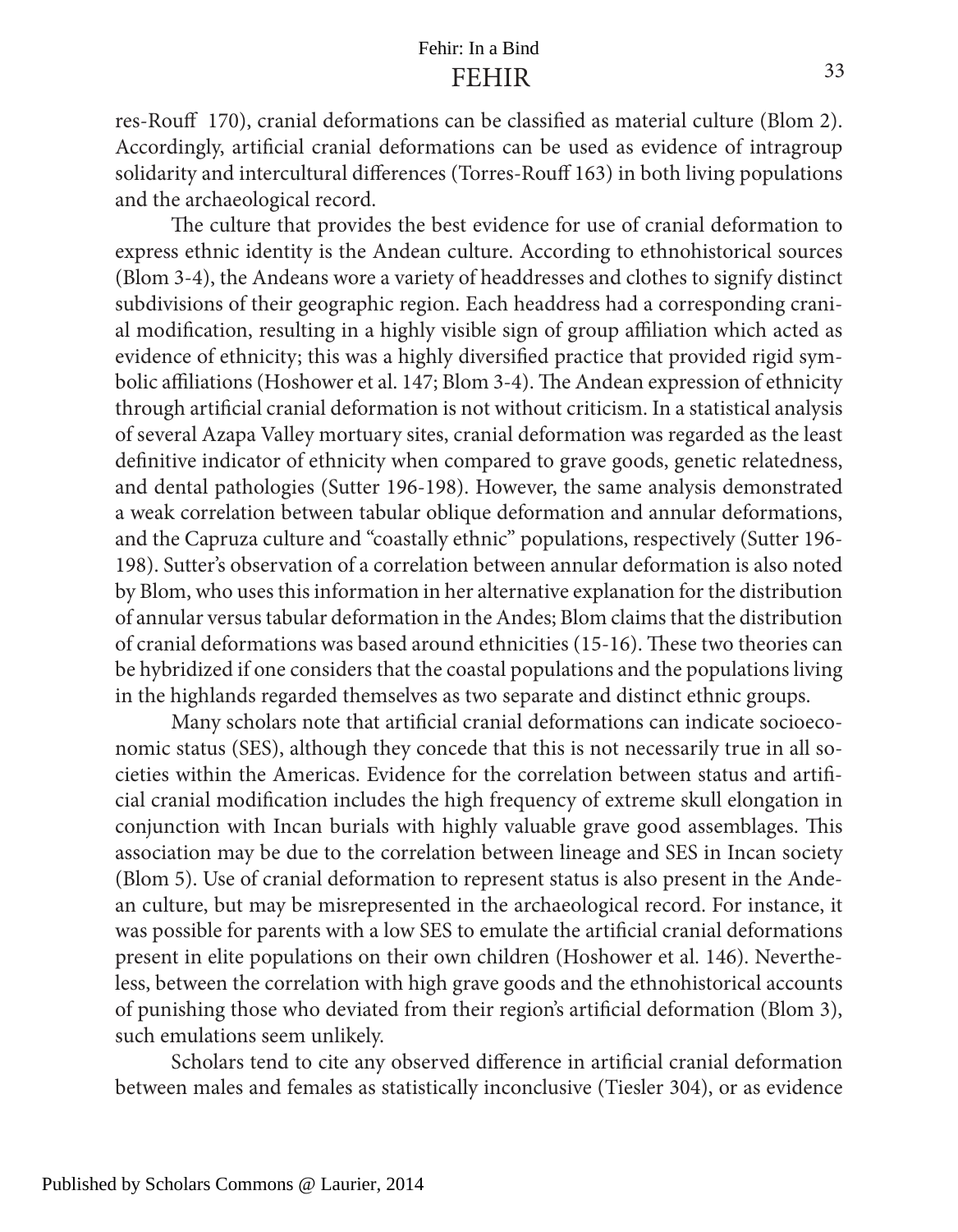### <sup>34</sup> LUJA

for the practice of exogamy. In sites within the Atacama region, such as Solcor 3, Toconao Oriente, and Coyo 3, there is evidence for high frequencies of female cranial deformation in a diferent style than the male populations at the same sites; annular deformation was more common for females, while tabular deformation was more prevalent in males. This discrepancy in cranial deformation can be explained as the result of either colonization or exogamy. These are likely explanations given that females who immigrated into these cultures would be unable to alter the cranial deformations they had previously received as infants or neonates. Perhaps the strongest supporting evidence for this exogamy hypothesis are the diferences in facial morphology between males and females on the site of Coyo 3 (Torres-Rouf 169). While the previously mentioned sites are all within the Atacama region, this practice of immigration and exogamy may have taken place throughout the Americas, as evidenced by a stable isotopic analysis from Tlajinga 33 (White et al. 186, 194).

### **IV. Diagnosis: Indicators, Problems, and Diferential Diagnosis**

The primary methodology for establishing the taxonomy of artificial cranial deformation was originally developed by Imbelloni, and has since been altered to better refect data in Mesoamerican cultures by Tiesler and Romano (Tiesler 293). Tiesler and Romano's methodology requires complete descriptions of both metric and nonmetric cranial traits with an emphasis placed on the description of each compression plane and constructional groove. The indicators for diagnosing an observed abnormality in a human cranium as the direct result of artifcial cranial deformation varies depending on the type, formative processes, and severity of the cranial deformation present in the skeletal remains. One indicator of artifcial cranial deformation, regardless of the type of deformation, is the presence of lambdoid ossicles and occipitomastoid intrasuturial bone because both of these lesions occur in culturally modifed skulls in higher frequencies than in unmodifed skulls (Obladen 675).

One of the primary obstacles in correctly diagnosing artifcial cranial deformation is its subtlety when expressed by a less severe alteration. As previously stated, less pronounced forms of tabular artifcial cranial deformation are indicated by fattening of the frontal plane, frontal curve, occlusal curve and occlusal plane. Unfortunately, it is possible for these slight alterations to the cranial shape to go unrecognized (Tiesler 293).

The primary causes for misdiagnosing artificial cranial deformation lies in the prerequisites of artifcial cranial deformation. Misdiagnoses can occur in at least two ways: cranial deformations which were unintentional, and those deformation which were intentional but which took place rapidly. The most common misdiagnosis for artifcial cranial modifcation occurs rapidly and unintentionally in the form of spon-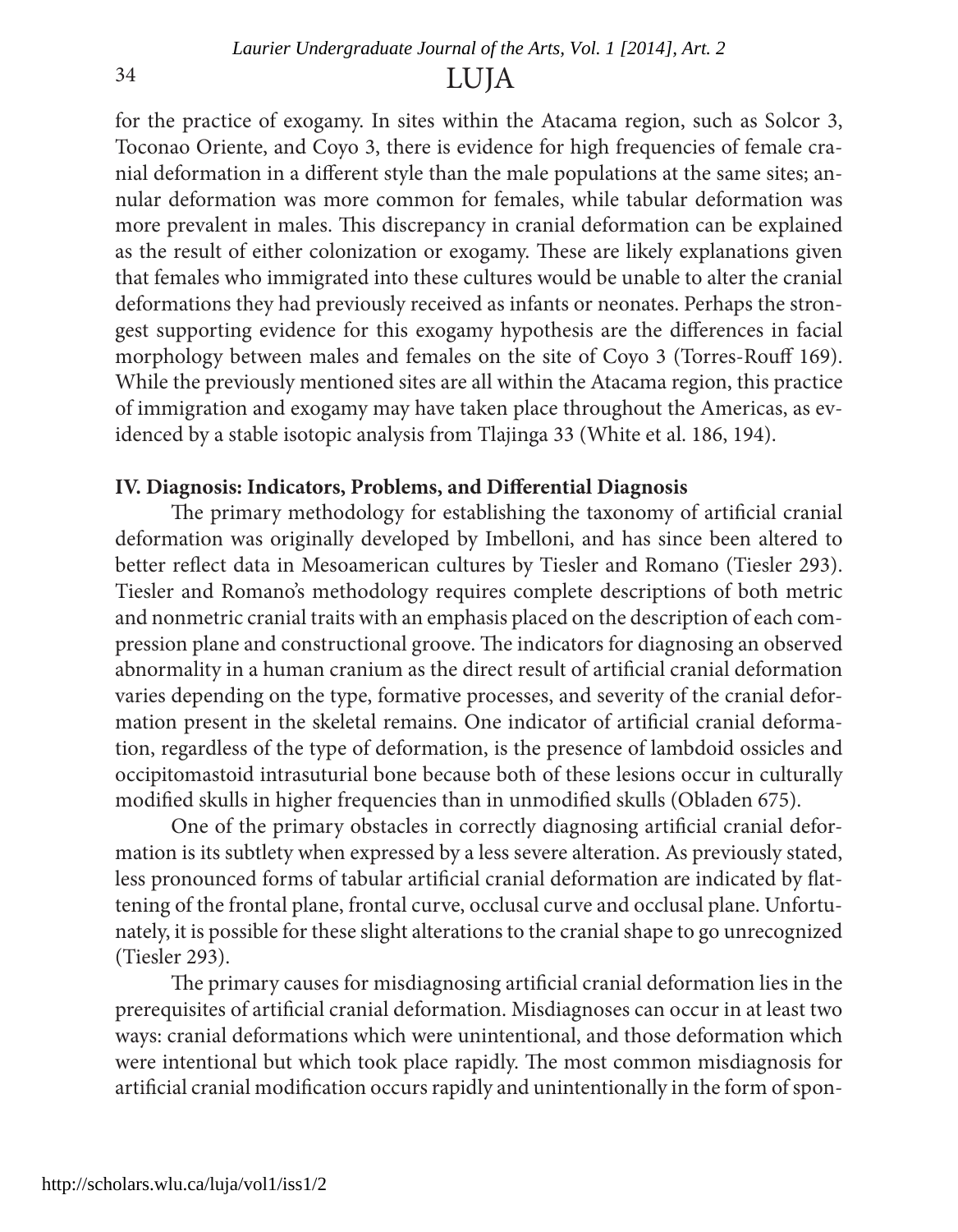### FEHIR Fehir: In a Bind

taneous moulding during vaginal birth. While moulding occurs to a limited degree in every vaginal birth, the efect of rickets can restrict the size and shape of the mother's pelvis (Glencross 2013), and cause severe cranial deformation during delivery. Tis abnormal pelvic morphology results in depressions in the infant's cranium, and in severe cases can cause the slippage of the parietals over the occipital or frontal bone (Obladen 675-676). Moreover, Craniosynostosis, the fetal position, breech head, brow head, Crainiotabes, and premature birth can all result in unintentional cranial deformations that are easily misdiagnosed as artifcial cranial deformation (Obladen 677). Another diagnosis that can be misconstrued as artifcial cranial deformation is the spontaneous and intentional cranial deformation performed by midwives using head-massages. The rapid nature of cranial deformation caused by head-massage is ultimately damaging to the health of those who receive it.

### **V. Conclusion**

Artifcial cranial deformation was a widespread cultural practice across the Americas. While the tabular and annular deformation processes and their formative processes are well documented, a great deal of information about artifcial cranial deformation in the Americas is not yet understood. An example of this gap in the literature is the conficting opinions on the efect of artifcial cranial deformation on the brain; artifcial cranial deformation was shown to afect morphology of the facial bones. Currently, the purposes responsible for the creation and continued use of artifcial cranial deformation have been unsatisfactorily explained, though they likely involve a combination of kinship, status, ethnicity and sex. These interpretive issues, however, will likely decrease as archaeologists fnd more skeletal remains in the Americas, and have a greater sample size from which they may conduct their studies.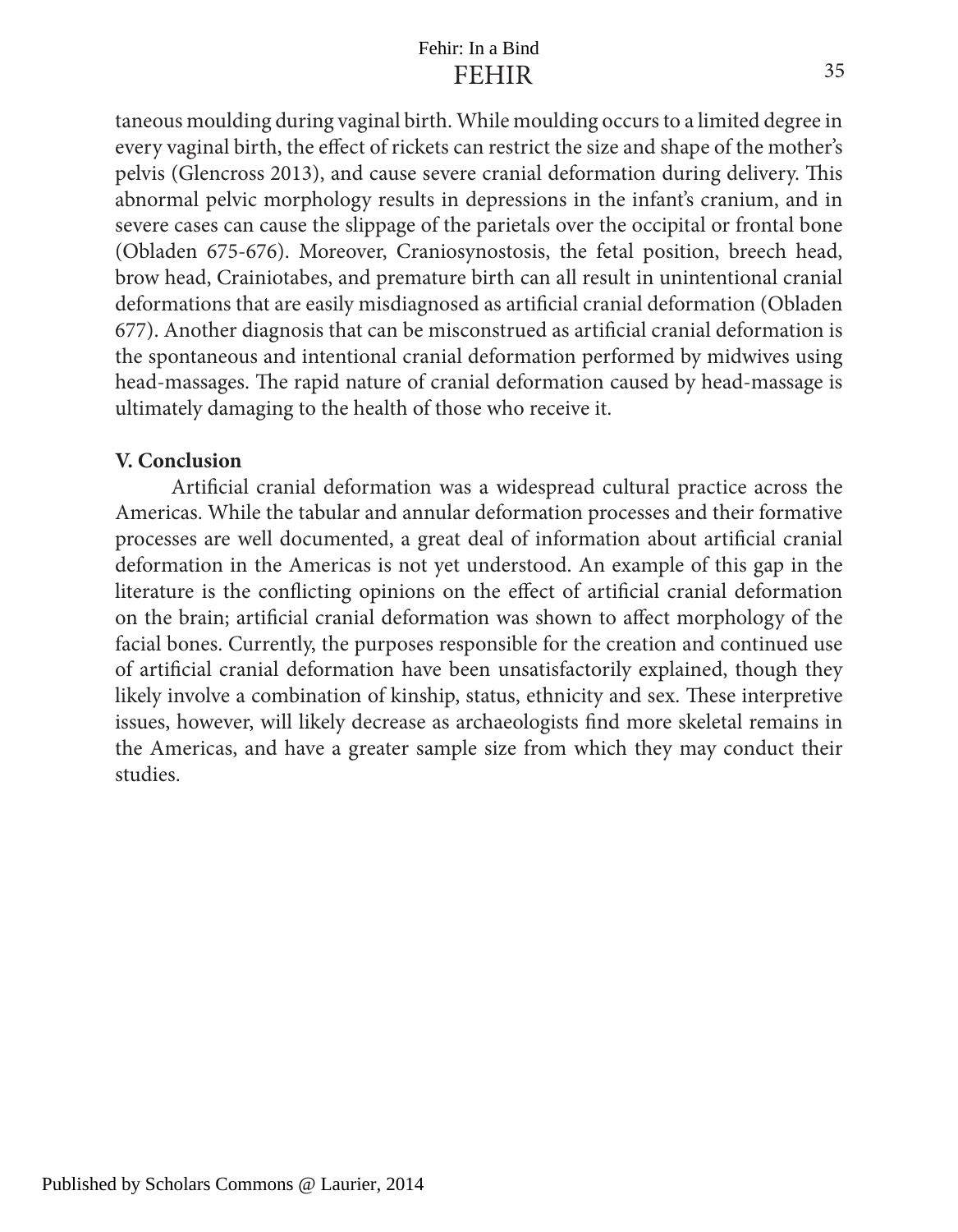### **Works Cited**

- Blom, D. E. "Embodying Borders: Human Body Modifcation and Diversity in Tiwanaku Society." Journal of Anthropological Archaeology 24 (2005): 1-24. Print.
- Buikstra, J. E., and D. H. Ubelaker. "Cultural Modifcations of the Living: Trepanation and Artifcial Cranial Modifcation." Standards for Data Collection from Human Skeletal Remains. Ed. Buikstra J. E. and D. H. Ubelaker. Fayetteville: Arkansas Archaeological Survey, 1994. 160-163. Print.
- Goodrich, J. T., and F. C. Ponce de Leon. "Medical and Surgical Practice as Represented in Cultural Figures from the Pre-Conquest Mesoamerican Territories." World Neurosurgery 74.1 (2010): 81-96. Print.
- Hoshower, L. M., et al. "Artifcial Cranial Deformation at the Omo M10 Site: A Tiwanaku Complex from the Moquegua Valley, Peru." Latin American Antiquity 6.2 (1995): 145-164. Print.
- Jiminez, P., et al. 2012. "Maxillary Changes and Occlusal Traits in Crania with Artifcial Fronto-Occipital Deformation." American Journal of Physical Anthropology 147 (2012): 40-51. Print.
- Obladen, M. "In God's Images? The Tradition of Infant Head Shaping." Journal of Child Neurology 27.5 (2012): 672-680. Print.
- Rhode, M. P., and B. T. Arriaza. "Infuence of Cranial Deformation on Facial Morphology Among Prehistoric South Central Andean Populations." American Journal of Physical Anthropology 130 (2006): 462-470. Print.
- Sutter , R. C. 2001. "A Bioarchaeological Assessment of Prehistoric Ethnicity Among Early Late Intermediate Period Populations of the Azapa Valley, Chile." Us and Them: Archaeology and Ethnicity in the Andes. Ed. R.M. Reycraf. Los Angeles: Costen Institute of Archaeology, 2005. 183-206. Print.